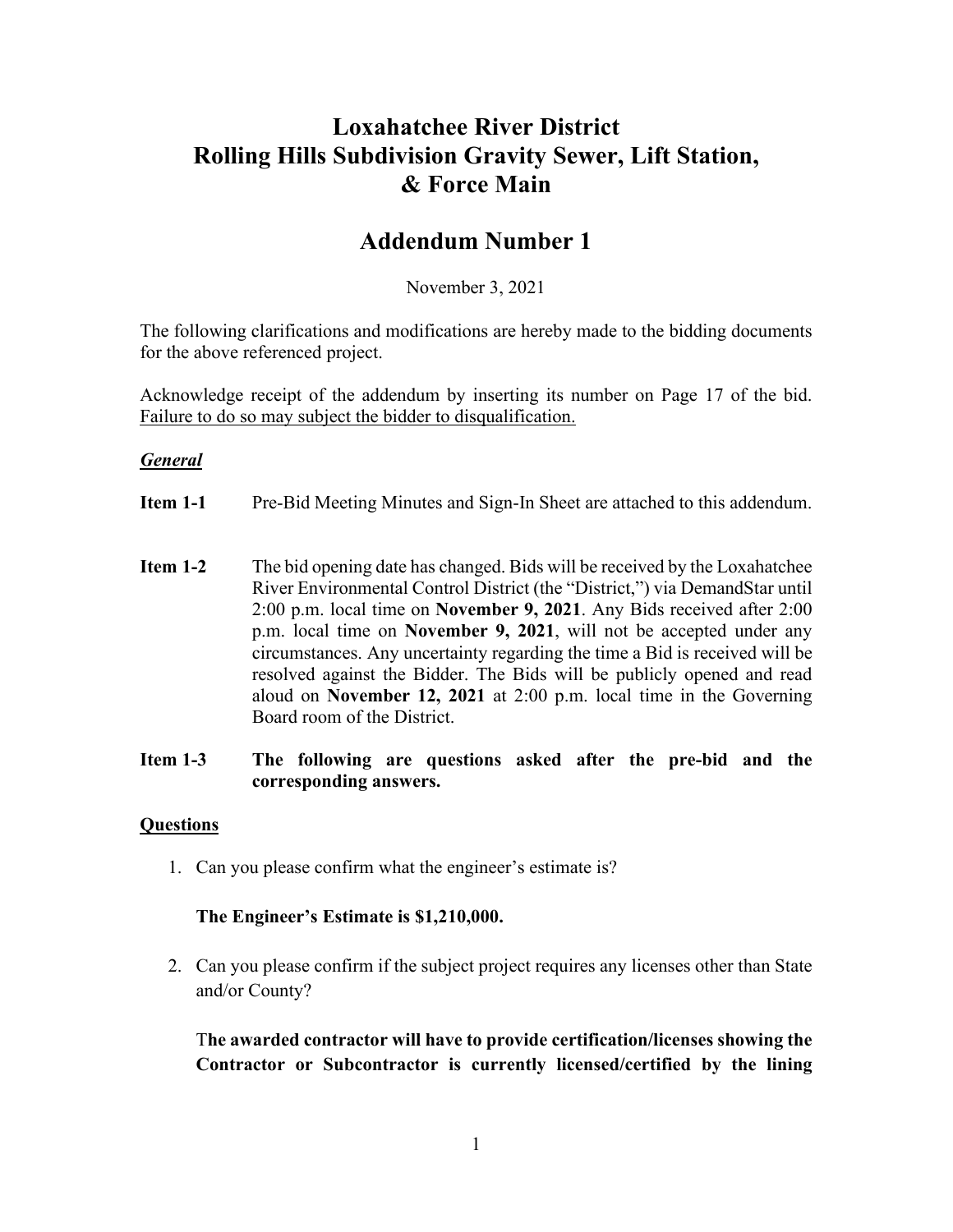## **companies to perform the installation. All certifications shall be submitted prior to ordering any materials.**

3. In reference to section 02764 sub section 1.2.B. states "Three years of previous related experience, as documented by verifiable references, shall be required to be qualified in bidding this project. The CONTRACTOR performing the work shall be fully qualified, experienced and equipped to complete this work expeditiously and in a satisfactory manner and shall be an approved installer of the manhole lining systems as certified and licensed by the manufacturers". We are a new establishment with all the required certifications and licensed by the manufacturer. Our supervisor/operations head, sprayer and material mixing personnel's each have over 15+ years of verifiable experience in the field of manhole rehabilitation. Could the Owner/Engineer please clarify if the supervisors experience with the specified manhole lining products (listing number of years installing the products, number of manholes lined with the products, and list of references going back three years including customer names, addresses, telephone numbers, and number of manholes) will be accepted to qualify the manhole rehab contractor?

### **It will be acceptable for the qualifications and experience for lining systems to be provided by either individuals that will be assigned to this project and/or company experience.**

4. In reference to section 02764 sub section 2.4. states "Manholes shall be given a minimum 0.5-inch coat" of approved calcium aluminate corrosion barrier. Then under subsection 3.6.d states "The epoxy lining top coat shall provide a continuous monolithic surfacing with uniform thickness throughout the manhole interior and be free of pinholes, slumps and drips". Could the Owner/Engineer please clarify if the manhole getting rehabbed are getting 0.5" of calcium aluminate plus epoxy top coat? Or just 0.5" calcium aluminate lining? If the manholes are also to get an epoxy top coat, please specify the thickness and approved product?

## **The manholes are just receiving the calcium aluminate lining. Please disregard the reference to epoxy coating.**

5. BLD Services, LLC has installed over 500 sanitary sewer laterals for The District over the past 4 years using our Service Connection Seal+Lateral (SCS+L). If acceptable to The District, BLD Services requests, (Page 282) L. Component CIPP Properties: BLD Services, LLC request to be listed as an approved product.

### **The request to add BLD Services, LLC as an approved product is approved.**

#### **END OF ADDENDUM 1**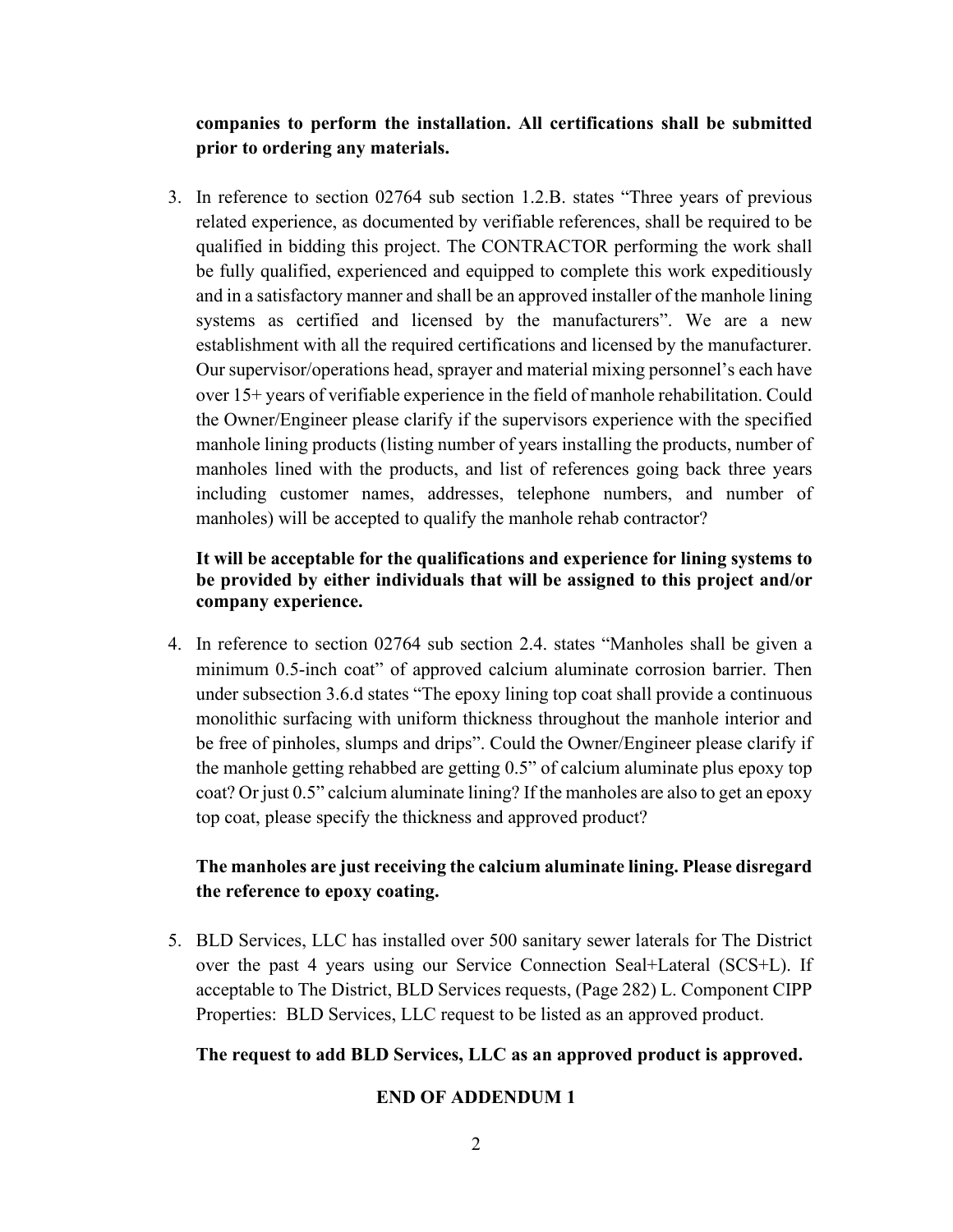

# **Prebid Meeting Minutes**

| <b>Client:</b>  | Loxahatchee River District                                            |
|-----------------|-----------------------------------------------------------------------|
| <b>Project:</b> | Rolling Hills Subdivision Gravity Sewer, Lift Station, and Force Main |
| Date:           | 11/2/2021                                                             |
| Time:           | $2:00 \text{ PM}$                                                     |
| Engineer:       | Holtz Consulting Engineers, Inc.                                      |

- 1. Introduction and Sign-In:
- 2. Bids Due **November 9, 2021** at 2:00 PM via DemandStar Bids Opened – November 11, 2021 at 2:00 PM at the Loxahatchee River District, 2500 Jupiter Park Drive, Jupiter, FL 33458

### **Addendum will be issued tomorrow extending bid opening date to November 12, 2021 to due Veteran's Day Holiday. Bid due date will remain unchanged.**

- 3. Questions asked at today's pre-bid meeting will be recorded and will be responded to in writing in an addendum unless the questions can be answered directly by way of reference to specific specification section or plan sheet.
- 4. Award will be made to the lowest responsive and responsible bidder submitted within budget.
- 5. Summary of work (per Section 01000):
	- A. Furnishing all labor, materials, equipment and all incidentals and appurtenances necessary for wastewater collection improvements in the Rolling Hills Subdivision including the rehabilitation of seventeen manholes, the cured in place pipe (CIPP) lining of approximately 3,000 linear feet of existing 8" gravity sewer, the replacement of approximately 120 linear feet of existing 8" gravity sewer, 33 new service laterals with cleanouts, the rehabilitation and lining of 13 existing services, one new lift station utilizing an existing wet well, including all site work, mechanical work, dewatering, electrical work, instrumentation work, and related piping, valves, fittings, and appurtenances, approximately 850 linear feet of 4" force main to be installed via both open-cut and horizontal directional methods, force main valves and fittings.
	- B. Testing and startup services.
	- C. Restoration of all areas affected by construction activities to existing conditions or better.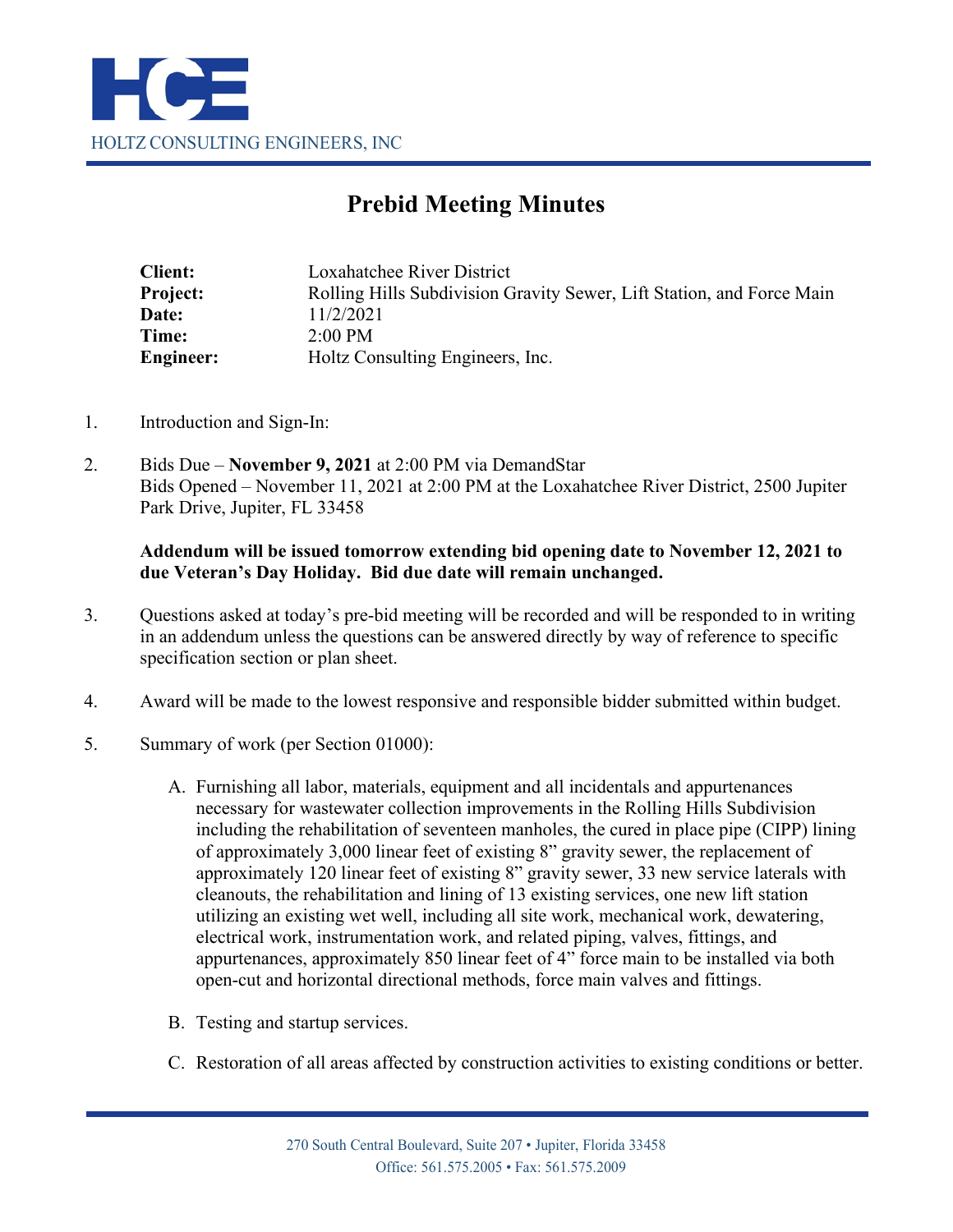

- 6. It is suggested that all contractors planning to submit Bids on this Project attend this meeting or listen to the complete recording of the prebid conference and sign a certification attesting that they have listened to and understood the contents of the meeting as recorded. The recordings will be available for listening upon request from the District's Purchasing Department at purchasing@lrec.org.
- 7. Bids are to be submitted as an Electronic Bid via Demandstar. To submit a response for this bid electronically, please follow the instructions on Demandstar. Electronic responses are the only method allowed for bidders to respond to this solicitation.
- 8. All Addenda must be acknowledged.
- 9. A single Bid shall be submitted for all portions of the Work.
- 10. Bid requirements:
	- 1. Instructions to Bidders Article 1
	- 2. Proposal Article 2
		- Bid form
		- Article 2a- Questionnaire
			- List of subcontractors. If work is to be self-performed, please indicate so.
			- Sworn Statement on Public Entity Crimes
		- Condensed Financial Statement
	- 3. Bid Security Article 3 **NOTE:** the original bid security MUST be submitted to the District prior to the bid opening.
- 11. Any restoration costs are to be included in the lump sum bid price for restoration. **Addendum will have new bid form and measurement and payment items.**
- 12. Pumps for lift station shall be Owner Furnished. Contractor is responsible for the complete installation of these items.
- 13. Mobilization and Demobilization line item shall not exceed 10% of the total bid.
- 14. Provide public construction bonds in the full amount of the contract price.
- 15. Adhere to all requirements included within Loxahatchee River District Standards.
- 16. Project Schedule: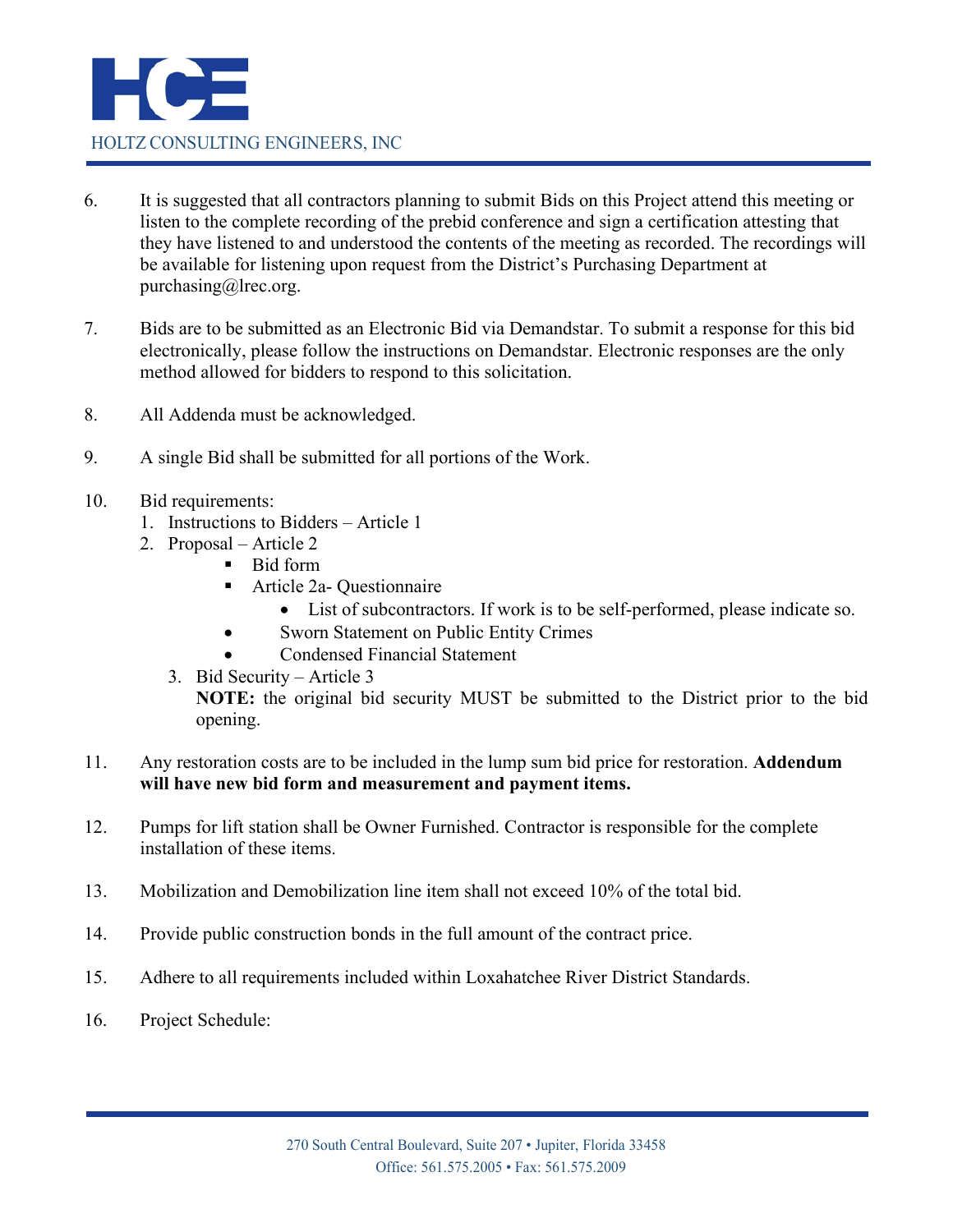- A. Contract time is 180 calendar days to reach substantial completion and 65 calendar days from substantial to reach final completion. Substantial completion is considered the point at which all tasks necessary to start-up and successfully operate the equipment have been completed.
- B. Liquidated damages are \$100 per day for failure to meet the substantial completion and \$75 per day for failure to meet final completion milestones.
- 17. Any questions or clarifications must be submitted in writing to HCE by close of business Thursday, November 4, 2021 by 5 p.m. for inclusion in addendum. [Christine.Miranda@holtzconsulting.com](mailto:Christine.Miranda@holtzconsulting.com)
- 18. Awarded contractor will have to provide certification/licenses showing the Contractor or Subcontractor is currently licensed/certified by the lining companies to perform the installation. All certifications shall be submitted prior to ordering any materials.
- 19. Awarded Contractor will have to be licensed to do work in Martin County and pull building permit for electrical work for lift station improvements.
- 20. Qualifications and experience for lining systems it is acceptable to show for individuals that will be assigned to this project and/or company experience.
- 21. The Engineering Construction Cost Estimate is approximately \$1,210,000.